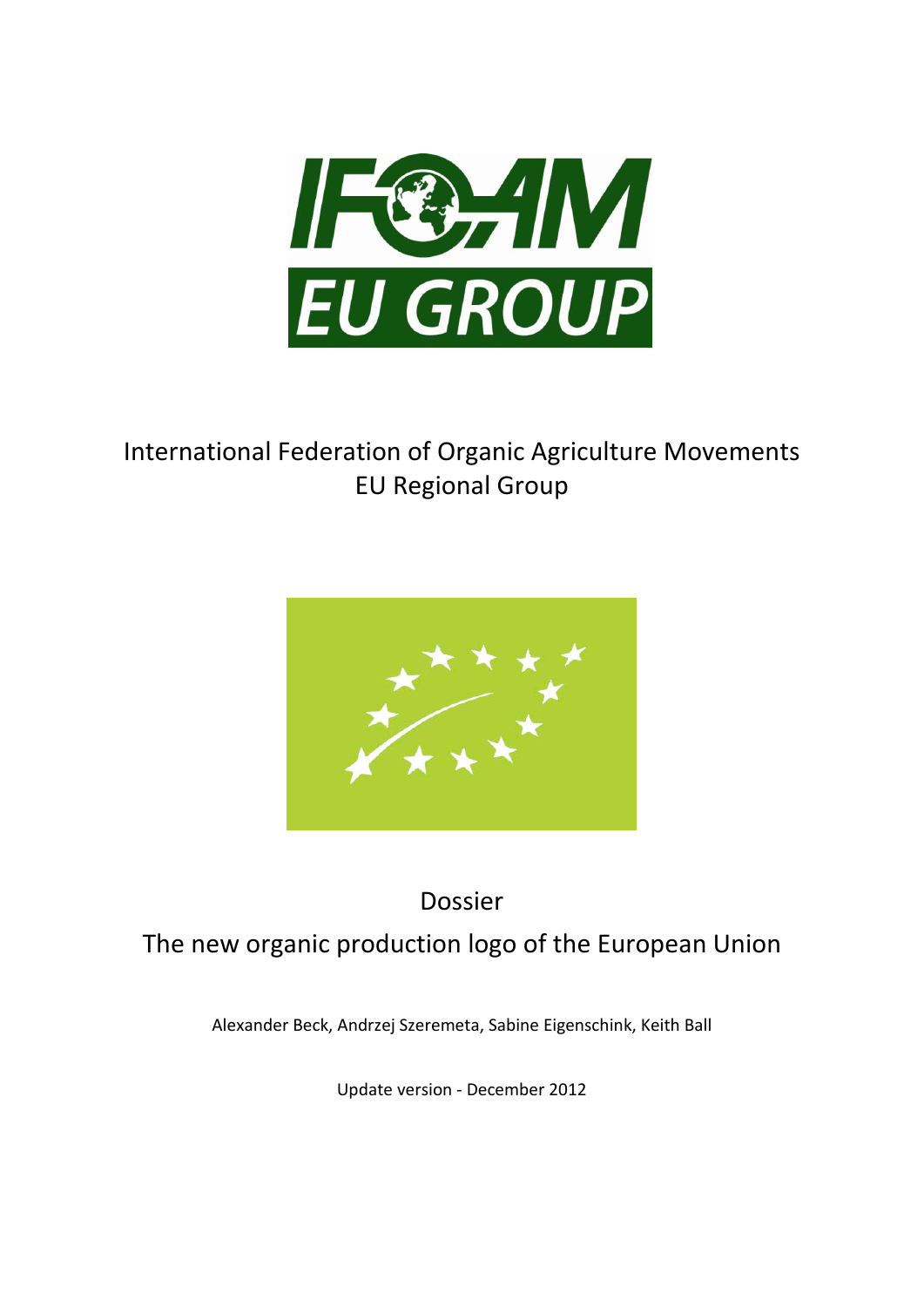

# <span id="page-1-0"></span>**Contents**

| 3. List of product categories that must be labelled with the new EU organic logo 4                                                                                                     |
|----------------------------------------------------------------------------------------------------------------------------------------------------------------------------------------|
| 4. List of product categories that cannot be labelled with the new EU organic logo 5                                                                                                   |
| 5. List of product categories and other materials that may be labelled with the new EU                                                                                                 |
| 5.1. Product categories that may be labelled with the new EU organic logo                                                                                                              |
|                                                                                                                                                                                        |
|                                                                                                                                                                                        |
| 6. Additional compulsory requirements related to the labelling of organic products that                                                                                                |
|                                                                                                                                                                                        |
|                                                                                                                                                                                        |
|                                                                                                                                                                                        |
|                                                                                                                                                                                        |
|                                                                                                                                                                                        |
| 6.2 Indication of the place where the agricultural raw materials of which the product is                                                                                               |
| 7. Placing the EU organic logo and the other compulsory elements on the label  9                                                                                                       |
| 8. Use of national and private logos for labelling and advertising organic products 9                                                                                                  |
|                                                                                                                                                                                        |
| 9.1 EXAMPLE 1: Organic product with at least 95% of organic ingredients of agricultural<br>origin (according to Article 23 Point 4(a) of Regulation (EC) No 834/2007)10                |
| 9.2 EXAMPLE 2: Organic product with less than 95% of organic ingredients of agricultural<br>origin (according to Article 23 Point 4(b) of Regulation (EC) No 834/2007). 11             |
| 9.3 EXAMPLE 3: Product where main ingredient is of hunting or fishing origin, while all<br>other ingredients of agricultural origin are organic (according to Article 23 Point 4(c) of |

Electronic version is available at:<http://www.ifoam-eu.org/positions/publications/logo/>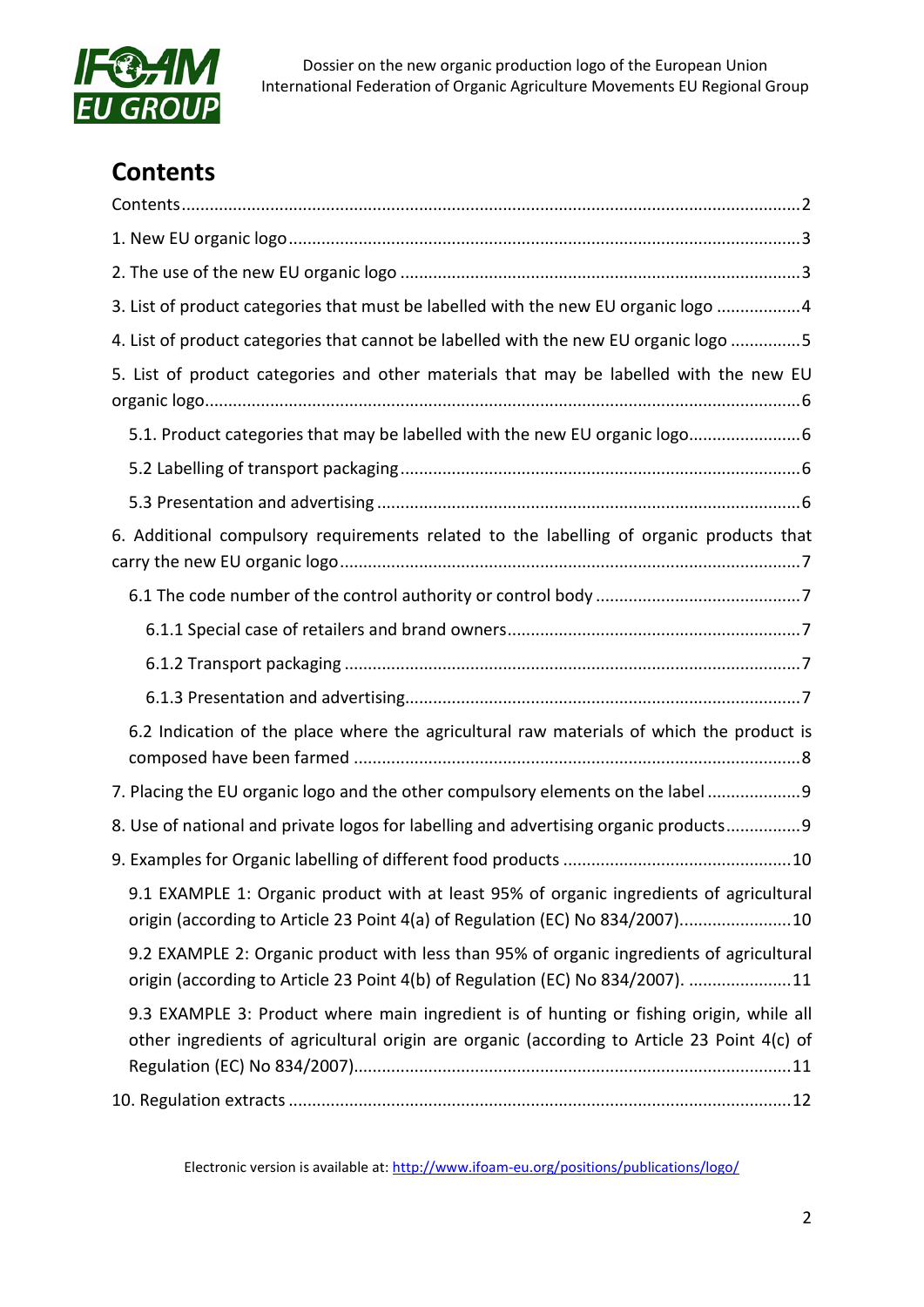

## <span id="page-2-0"></span>**1. New EU organic logo**

The basic organic production logo of the European Union (referred to in this paper as the EU organic logo) is sometimes also called "Euro-leaf".



It was introduced with the passing of the Commission Regulation (EU) No 271/2010 of 24 March 2010 amending Regulation (EC) No 889/2008 laying down detailed rules for the implementation of Council Regulation (EC) No 834/2007, as regards the organic production logo of the European Union.

The high-quality EU organic logo can be downloaded at the European Commission's official website on organic food and farming: [http://ec.europa.eu/agriculture/organic/eu](http://ec.europa.eu/agriculture/organic/eu-policy/logo_en)[policy/logo\\_en.](http://ec.europa.eu/agriculture/organic/eu-policy/logo_en)

The specific rules for colour, background, minimum size, shape, etc. are provided in Annex XI A of Regulation (EC) No 889/2008. Additionally, the European Commission has published a set of guidelines on the use of the new EU organic logo. The term of use for the EU organic logo provides more information on the use and the copyright related to the EU organic logo: http://ec.europa.eu/agriculture/organic/files/eu-policy/logo/terms use logo en.pdf.

Detailed information with examples on graphic management are explained in the user manual of the EU organic logo: [http://ec.europa.eu/agriculture/organic/files/eu](http://ec.europa.eu/agriculture/organic/files/eu-policy/logo/user_manual_logo_en.pdf)[policy/logo/user\\_manual\\_logo\\_en.pdf.](http://ec.europa.eu/agriculture/organic/files/eu-policy/logo/user_manual_logo_en.pdf)

## <span id="page-2-1"></span>**2. The use of the new EU organic logo**

Application of new EU organic logo is possible for products placed on the market as of 1 July 2010. There are products that must be labelled with the logo, others that can be labelled voluntarily with the logo, and finally, there is a group of products that cannot be labelled with the logo.

**In general all prepacked organic food and food products in compliance with Regulations (EC) No 834/2007 and 889/2008 placed on the market from 1st July 2012 and organic wine from grapes harvested after 1st August 2012 must be labelled with new EU organic logo, combined with the compulsory additional indications as explained under point 6.**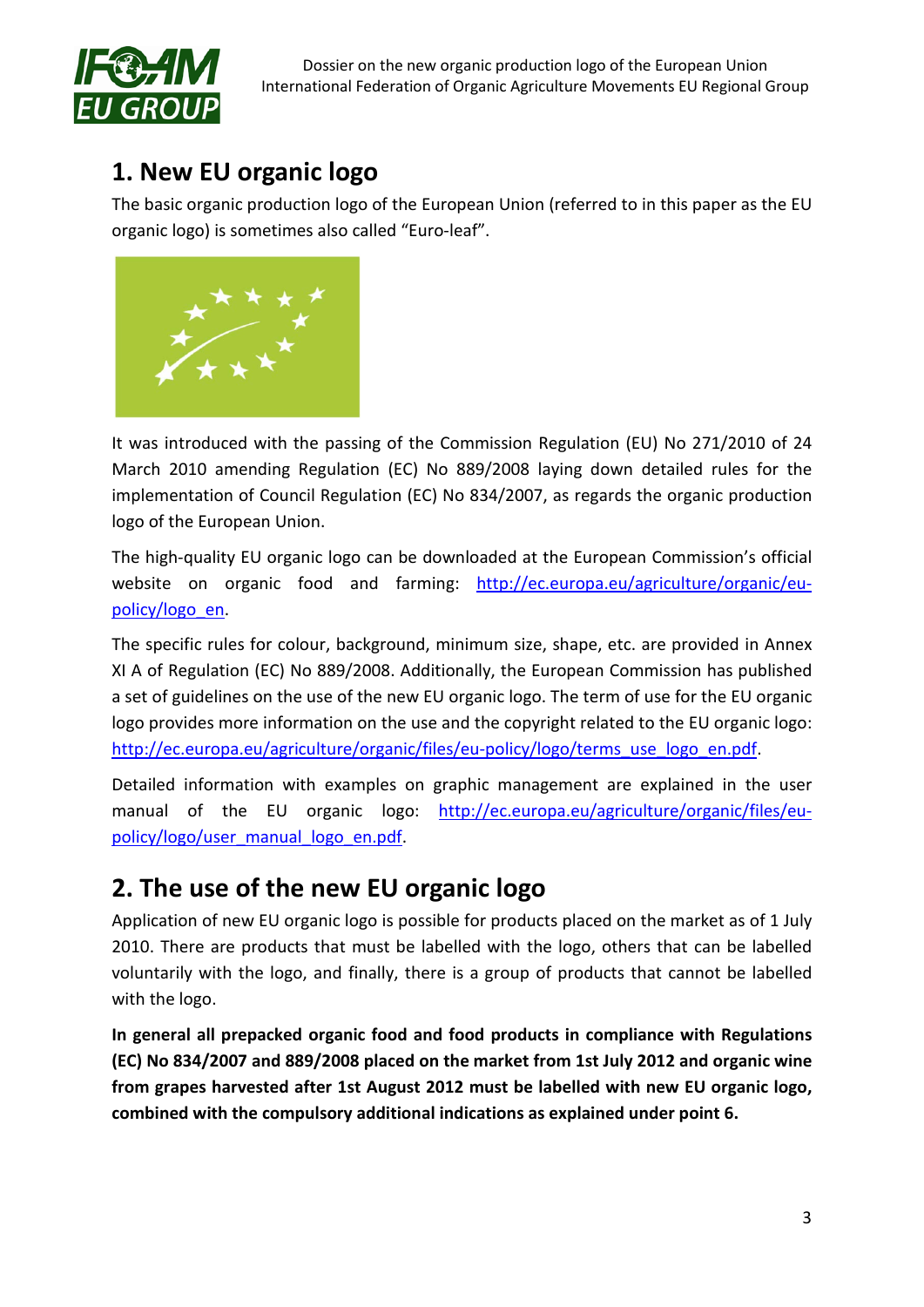

However:

- all products produced, packaged and labelled (eg, with the old EU organic logo) before 1 July 2010 can be placed on the market until stocks are exhausted. (according to Article 95 Point 9 of Regulation (EC) No 889/2008),

- Food products packed before 1st July 2012 in accordance with Regulation (EEC) No 2092/1991 or Regulation (EC) No 834/2007 (eg, with the old EU logo) can be placed on the market and sold until stocks are exhausted, without any time limit (according to Article 95 Point 9 of Regulation (EC) No 889/2008).

- Wines made from organic grapes before 31 July 2012 in accordance with either Regulation (EEC) No 2092/1991 or Regulation (EC) No 834/2007 may continue to be placed on the market until stocks are exhausted. (according to Article 95 Point 10a of Regulation (EC) No 889/2008).

The old EU organic logo will disappear progressively from the market.

# <span id="page-3-0"></span>**3. List of product categories that must be labelled with the new EU organic logo**

The EU organic logo must be used for products fulfilling all following requirements:

- organic food and food products that are in the scope of Regulation (EC) No 834/2007,

- organic food and food products are single ingredient products or in case of processed products are those which contain at least 95% of organic ingredients of agricultural origin (according to Article 25 Point 1 and Article 23 Point 4 (a) of Regulation (EC) No 834/2007),

- pre-packed organic food and food products.

- sold to the final consumer (including mass caterers)

The definition of a pre-packed organic food product (according to Article 1 of Directive 2000/13/EC) is: "any product which is put into packaging before being offered for sale (and presented) to the ultimate/final consumer or to mass caterers". The above mentioned packaging might enclose the foodstuff completely or only partially, but in any case it must enclose the foodstuff in such a way that the contents cannot be altered without opening or changing the packaging. (according to Article 24 (1) b) and Article 2 (l) of Regulation (EC) 834/2007, Article 57 of Regulation (EC) No 889/2008).

For example, if a sack of organic flour (which fulfils all above requirements) is being delivered to a mass caterer or retailer who intends to sell the sack unbroken the new EU organic logo must be used. However, if an organic flour sack is foreseen for a bakery to make bread or for a certified shop where they open and repack the flour for sale in smaller bags, it does not have to be labelled with the new EU organic logo.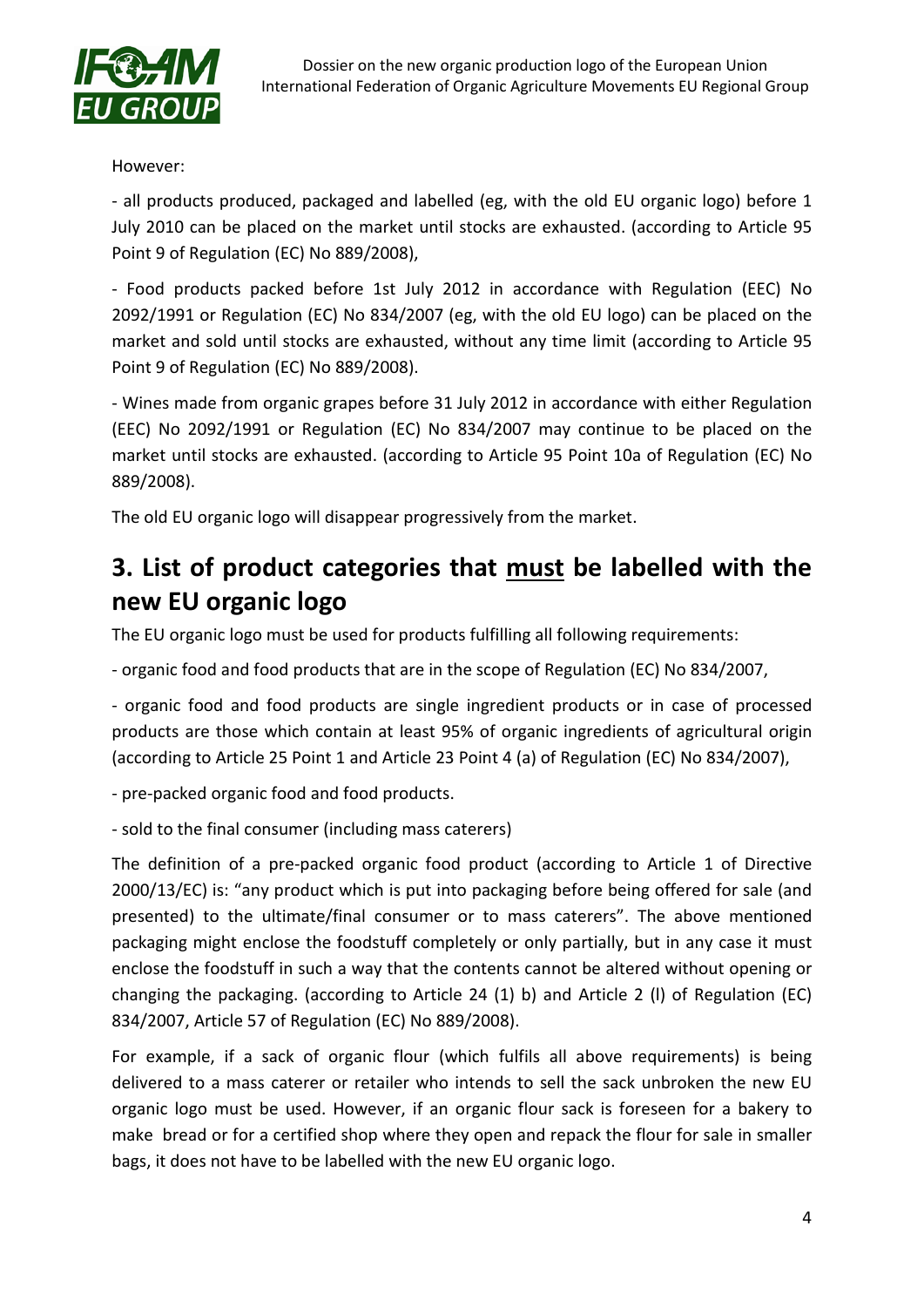

# <span id="page-4-0"></span>**4. List of product categories that cannot be labelled with the new EU organic logo**

The following groups of products may not be labelled with the new EU organic logo.

- products and food in conversion (according to Article 25 Point 1 of Regulation (EC) No 834/2007),

- processed food with less than 95% of organic ingredients of agricultural origin (according to Article 25 Point 1 and Article 23 Point 4 (b) of Regulation (EC) No 834/2007),

- processed food in which the main ingredient is of hunting or fishing origin is combined with organic ingredients of agricultural origin (according to Article 25 Point 1 and Article 23 Point 4 (c) of Regulation (EC) No 834/2007),

- organic products produced in accordance with national or private standards and not being in the scope (no specific standards available) of Regulation (EC) No 834/2007(according to Article 57 paragraph 2 of Regulation (EC) No 889/2008), particularly:

- animals not included in the scope of the EU Regulations, like rabbit, snail, deer, etc,

- products of organic aquaculture, granted authorisation by the competent national authority to produce in accordance with private or national organic aquaculture standards for a transitional period, while phasing in the EU rules until 1 July 2013 (according to Article 57 paragraph 2 and Article 95 point 11 of Regulation (EC) No 889/2008),

- wine made from organic grapes and wines produced before 31 July 2012 for which operators have no recorded evidence of compliance of Regulations (EC) No 834/2007 and 889/2008 (according Article 95 Point 10a. c) and d) of Regulation (EC) No 889/2008)

- textiles, (e.g. cotton, linen, hemp, wool) and cosmetics,

- pet food

- compound feed in which not all ingredients of plant or animal origin are from the organic production method or less than 95% of the product's dry matter is comprised of organic agricultural products (according to Article 60 Point 1 c) and d) of Regulation (EC) No 889/2008).

- all other products which are not food or feed (seeds, ornamentals...)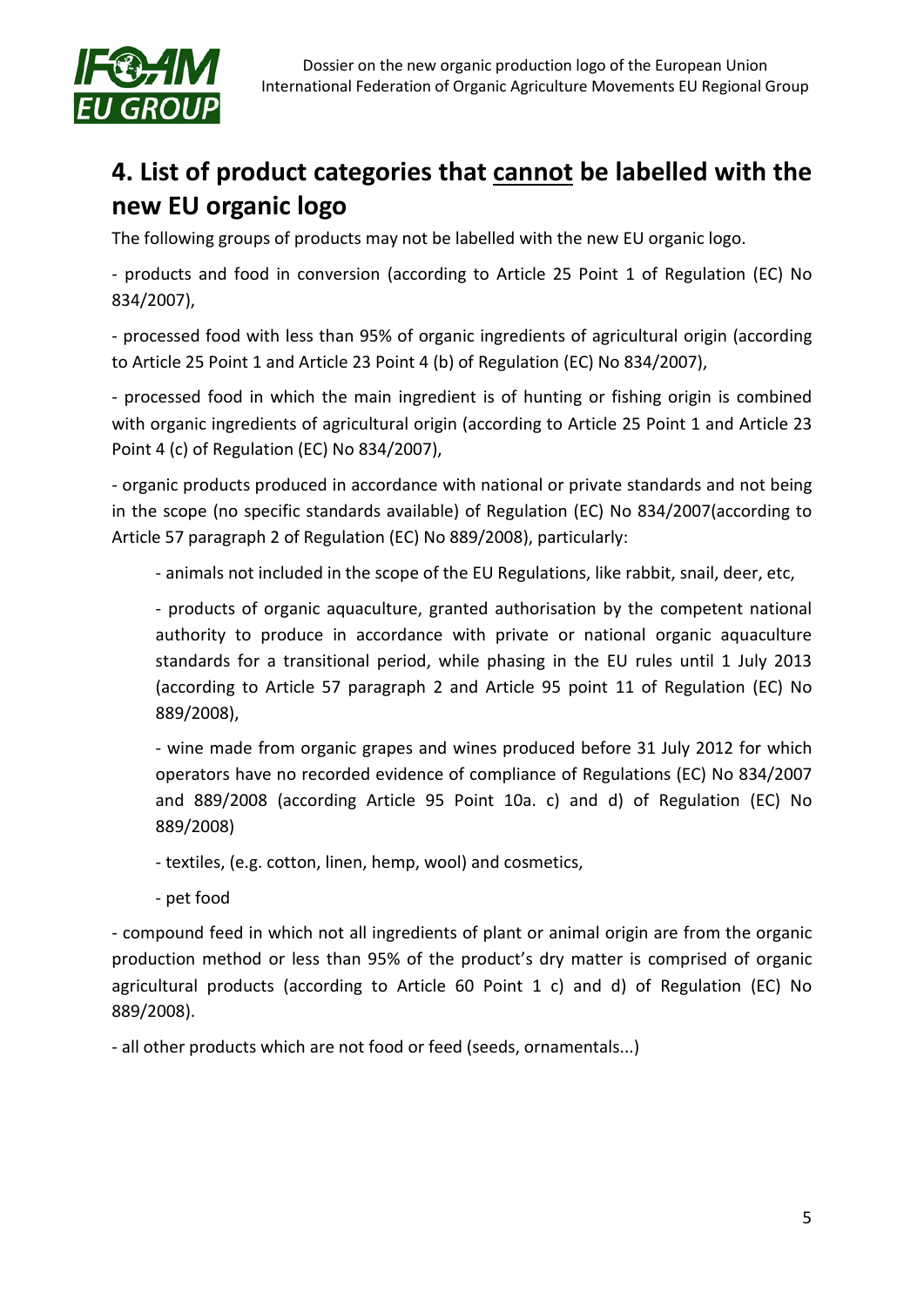

# <span id="page-5-0"></span>**5. List of product categories and other materials that may be labelled with the new EU organic logo**

### <span id="page-5-1"></span>**5.1. Product categories that may be labelled with the new EU organic logo**

The EU organic logo can be used on all products satisfying the requirements set out under Regulation (EC) No 834/2007 and containing at least 95% (by weight) ingredients of organic agricultural origin (according to Article 25 Point 1 and Article 23 Point 4(a) of Regulation (EC) No 834/2007). In particular, the EU organic logo may be used for:

- non pre-packed organic food,

- organic food imported from third countries (according Article 24 Point 1 (last paragraph) of Regulation (EC) No 834/2007),

- organic feed, in which all ingredients of plant or animal origin contained in the processed feed are from the organic production method and at least 95 % of the product's dry matter is comprised of organic agricultural products (according to Article 59 of Regulation (EC) No 889/2008),

- organic wine produced before 31st July 2012 for which operators have a recorded evidence of compliance of Regulations (EC) No 834/2007 and 889/2008 (according Article 95 Point 10a. a) and b) of Regulation (EC) No 889/2008.

### <span id="page-5-2"></span>**5.2 Labelling of transport packaging**

Transport packaging or accompanying documents for organic products supplied to others than the final consumers (including mass caterers) or of organic bulk products may be labelled with the new EU organic logo. (Note: The labelling on transport packaging must comply primarily with the general provisions on packaging and transport of products to other operators or units as given in Article 31 of Regulation (EC) No 889/2008.)

### <span id="page-5-3"></span>**5.3 Presentation and advertising**

The new EU organic logo may be used for presentation and advertising materials without using the obligatory indications given under 6.(according to Article 25 Point 1 of Regulation (EC) No 834/2007 and article 57 paragraph 2 of Regulation (EC) No 889/2008. For the definition of the "advertising" refer to Article 2 (m) of Regulation (EC) No 834/2007).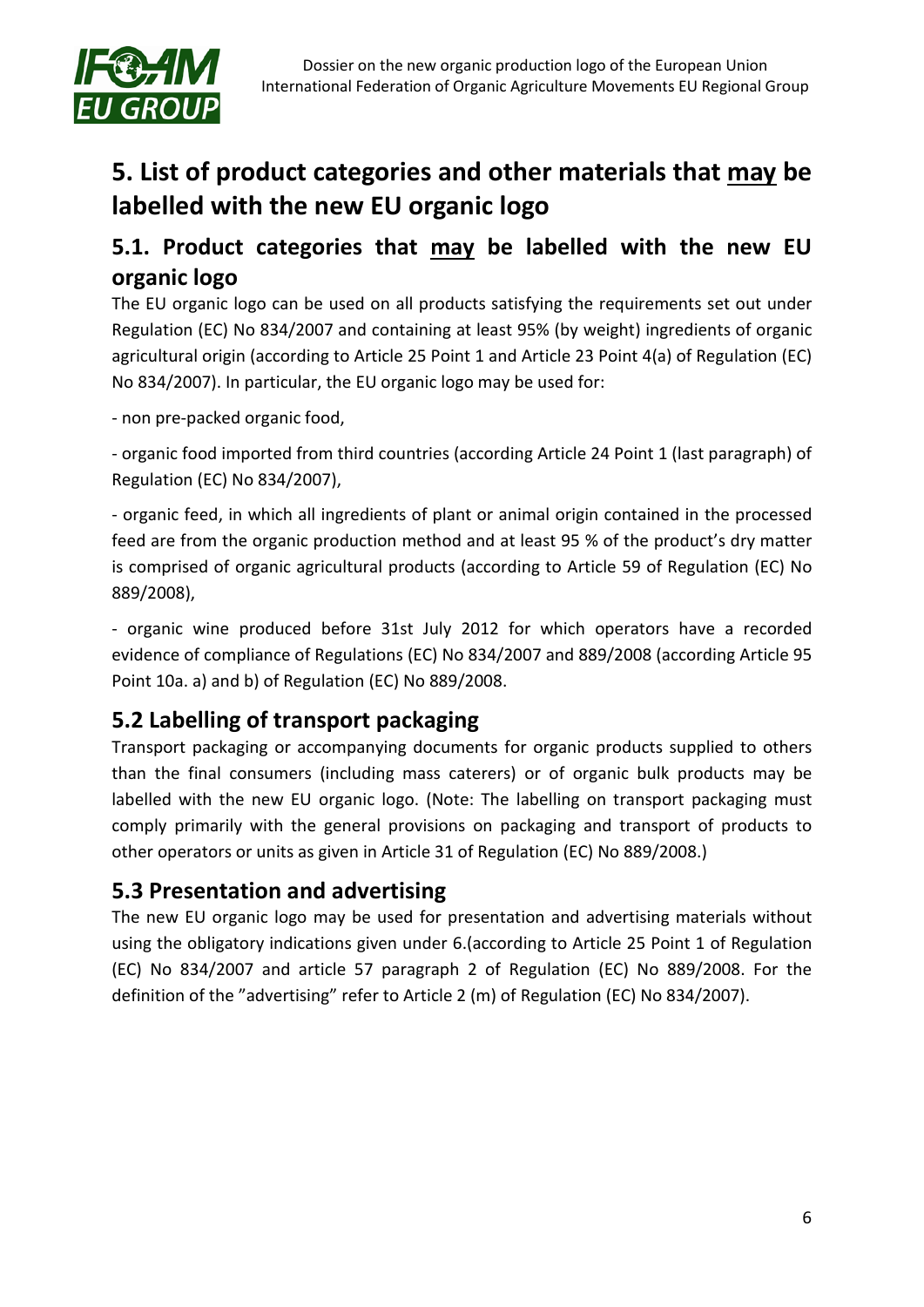

# <span id="page-6-0"></span>**6. Additional compulsory requirements related to the labelling of organic products that carry the new EU organic logo**

## <span id="page-6-1"></span>**6.1 The code number of the control authority or control body**

The code number of the control authority or control body shall appear in the same visual field as the logo (according to Article 58 Point 1(d) of Regulation (EC) No 889/2008).

The product indicates the code number of the control authority or control body controlling the company, which was the last to prepare, process, pack and/or label the product (according to Article 24 Point 1 (a) of Regulation (EC) No 834/2007 and Article 2 (i),(k),(m) of Regulation (EC) No 834/2007).

### <span id="page-6-2"></span>**6.1.1 Special case of retailers and brand owners**

There is different interpretation in different EU member states on which code number has to be used where the control authority or control body controlling the producer (who conducted the last processing) is different from the one controlling the distributor, retailer, brand owner (who did not conduct the last processing):

- In most countries the rule is interpreted directly. The code number of the control authority or control body controlling the producer who conducted the last processing is being used. The code number of the control authority or control body controlling the distributor, retailer, brand owner (who did not conduct last processing) is being put voluntarily and additionally to the above.
- Alternatively in some countries, the code number of the control authority or control body controlling the distributor, retailer, brand owner as operator responsible for the placing of the product on the market is being used.

IFOAM EU Group is seeking a harmonised solution of the approach.

### <span id="page-6-3"></span>**6.1.2 Transport packaging**

When an operator transports organic products to another operator, including wholesalers and retailers, transport packages and/or accompanying documents (which can be undeniably linked with the packaging, container or vehicular transport of the product) should be labelled with the name and/or the code number of the control body or authority to which the transporting operator is subject to (according to Article 31 Point 1 of Regulation (EC) No 889/2008).

### <span id="page-6-4"></span>**6.1.3 Presentation and advertising**

In general, the code number of the control authority or control body is not required for advertising materials, in case of general information on the products' range and assortment, company's environment or company's organic orientation (according to definition of "advertising" to Article 2 (k) of Regulation (EC) No 834/2007). The code number of the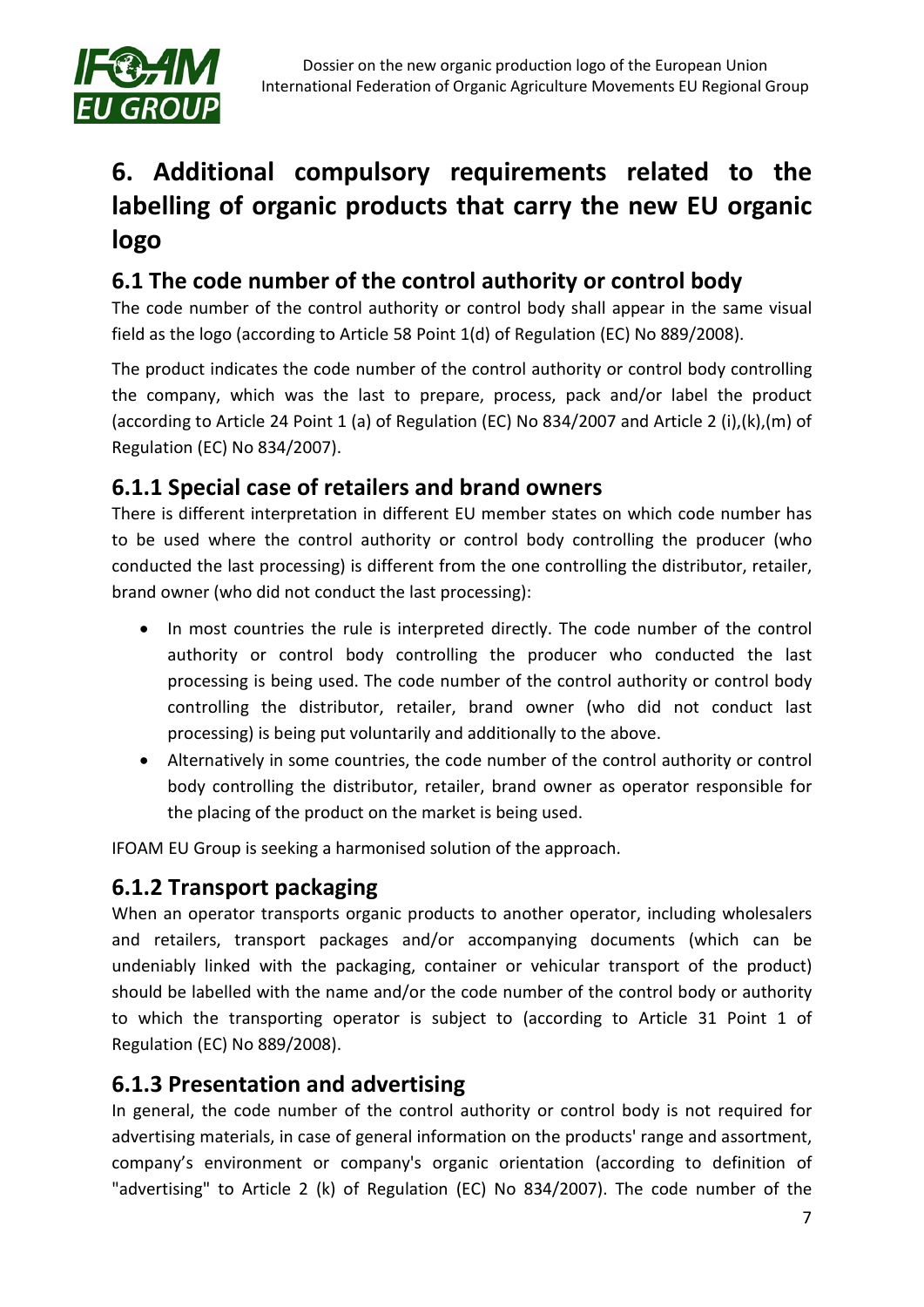

control authority or control body must be provided only on documents accompanying the product.

### <span id="page-7-0"></span>**6.2 Indication of the place where the agricultural raw materials of which the product is composed have been farmed**

The indication of the place where the agricultural raw materials of which the product is composed have been farmed shall be placed immediately below the code number of the control authority or control body (according to Article 58 Point 2 (c) of Regulation (EC) No 889/2008).

It shall not appear in a colour, size and style of lettering more prominent than the sales description of the product (according to Article 24. 1(c) of Regulation, subparagraph 4 of(EC) No 834/2007).

The indication of the place where the agricultural raw materials have been farmed can take the following forms (according to Article 24 Point 1(c) and following paragraphs of Regulation (EC) No 834/2007):

- 'EU Agriculture', where at least 98% of the agricultural raw material has been farmed in the EU,

- 'non-EU Agriculture', where at least 98% of the agricultural raw material has been farmed in third countries,

- 'EU/non-EU Agriculture', where some of the agricultural raw materials have been farmed in the Community and some have been farmed in a third country.

- 'XXX-Agriculture' (where XXX is the name of the country) may be used instead or additional to the above-mentioned indications "EU" and "non-EU". E.g. EU - United Kingdom - Agriculture, Poland - Agriculture, Non-EU - Australia - Agriculture. Turkey - Agriculture (according to Article 24.1 (c) of Regulation (EC) 834/2007).

The country in this indication may be mentioned as a country name, country adjective or ISO country code. For example: Denmark Agriculture, Danish Agriculture or DK Agriculture.

The 98% rule (disregarding up to 2% of ingredients) applies for the "EU" and "Non-EU" indications and the same rule applies also for the country indication. In cases where a country indication replaces "EU" and "Non-EU" indication. The 'XXX-Agriculture' (where XXX is the name of the country, eg, "Belgium Agriculture") can be used for products where at least 98% of the agricultural raw material is farmed in that country. Words "EU" and "Non-EU" in the indication "EU/Non-EU" cannot be replaced by the country, e.g. indication "Belgian/Costa Rica Agriculture" is not acceptable. (according to Article 24 Point 1(c) and following paragraphs of Regulation (EC) No 834/2007).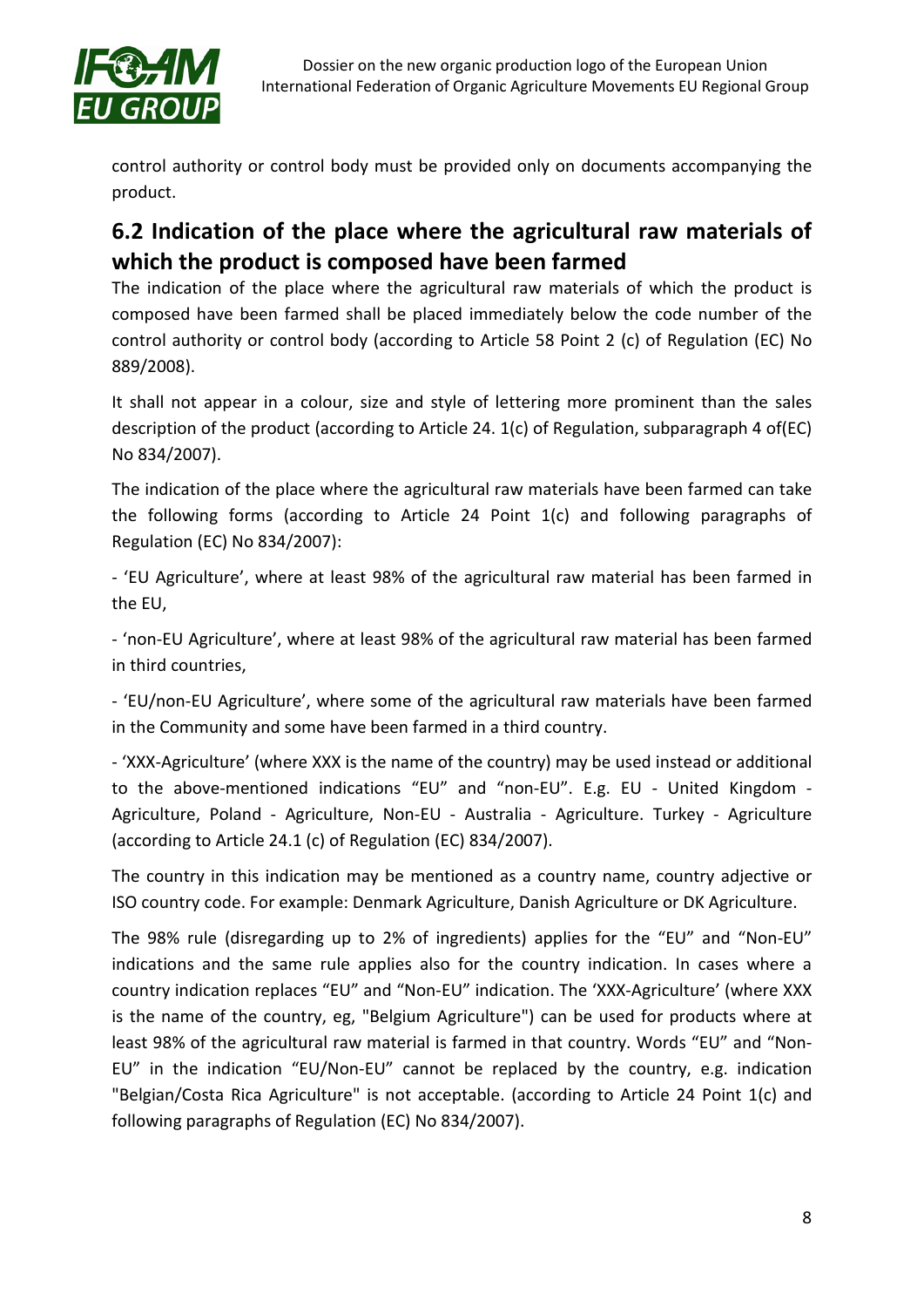

As on the wholesale level the logo plus obligatory indications are not compulsory, operators should request information on the origin of the raw materials from their suppliers, to be able to label the products that they sell to the final consumer correctly.

# <span id="page-8-0"></span>**7. Placing the EU organic logo and the other compulsory elements on the label**

The EU organic logo, the code number and place of farming do not always have to be placed on the front side of the packaging material. They shall be marked in a conspicuous place in such a way as to be easily visible, clearly legible and indelible (according to Article 24 Point 2 of Regulation (EC) No 834/2007).

If the EU organic logo is placed on the package twice, the code number and place of farming can be displayed only once.

Detailed information with examples on graphic management are explained in the user manual of the EU organic logo: [http://ec.europa.eu/agriculture/organic/files/eu](http://ec.europa.eu/agriculture/organic/files/eu-policy/logo/user_manual_logo_en.pdf)[policy/logo/user\\_manual\\_logo\\_en.pdf.](http://ec.europa.eu/agriculture/organic/files/eu-policy/logo/user_manual_logo_en.pdf)

## <span id="page-8-1"></span>**8. Use of national and private logos for labelling and advertising organic products**

National and private logos can be used on organic products next to the EU organic logo (according to Article 25 Point 2 of Regulation (EC) No 834/2007). The use of private/national logos is regulated by the individual private/national rules.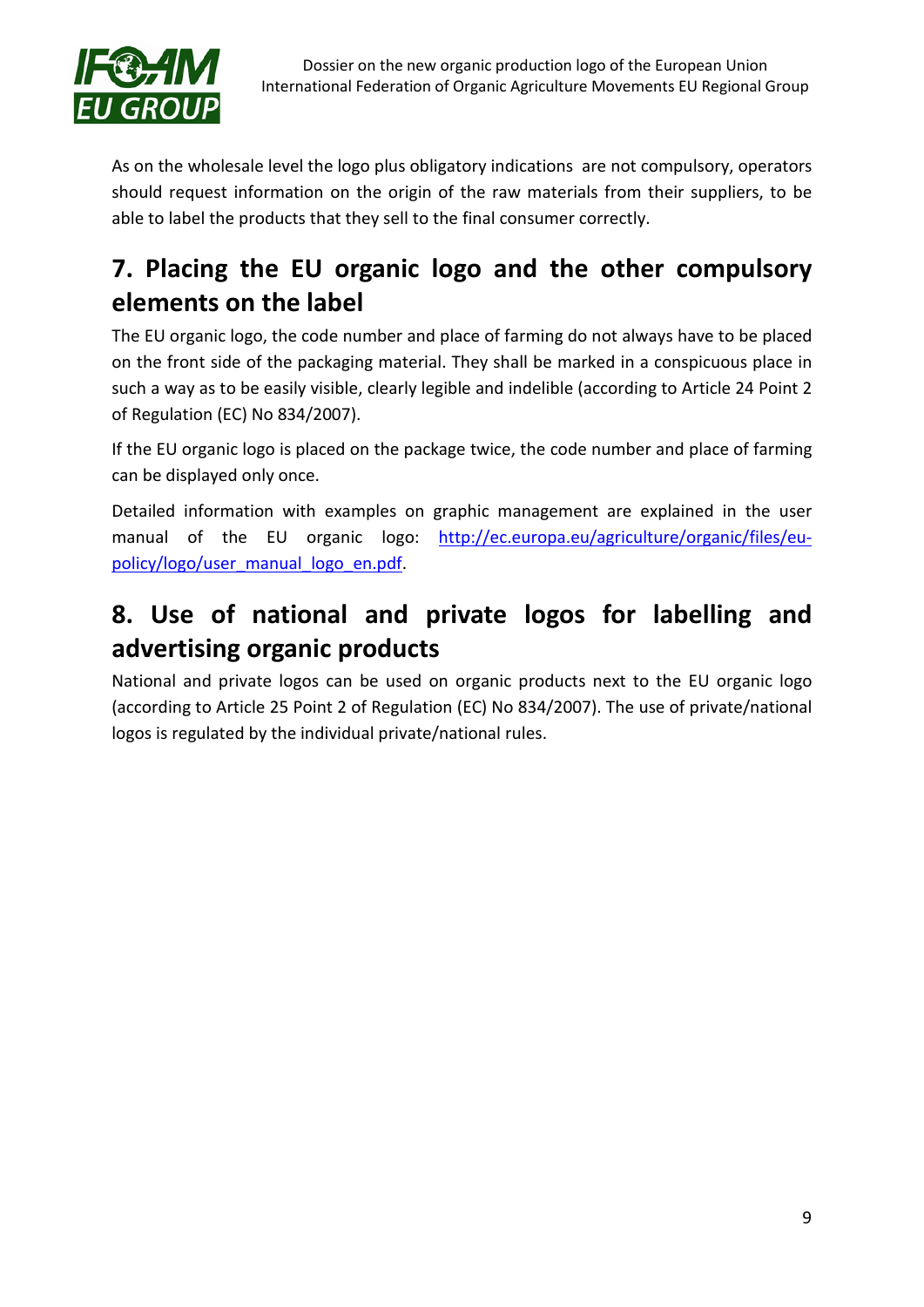

## <span id="page-9-0"></span>**9. Examples for Organic labelling of different food products**

Food products containing organic ingredients have to be labelled in a different way depending on the products composition and ingredients. There are 3 situations possible for food products covered by the scope of the EU Organic Regulation:

- organic food product with at least 95% of organic ingredients of agricultural origin (according to Article 23 Point 4(a) of Regulation (EC) No 834/2007),

- organic food product with less than 95% of organic ingredients of agricultural origin (according to Article 23 Point 4(b) of Regulation (EC) No 834/2007),

- food product where main ingredient is of hunting or fishing origin, while all other ingredients of agricultural origin are organic (according to Article 23 Point 4(c) of Regulation (EC) No 834/2007).

Detailed requirements for those situations are explained below in examples.

## <span id="page-9-1"></span>**9.1 EXAMPLE 1: Organic product with at least 95% of organic ingredients of agricultural origin (according to Article 23 Point 4(a) of Regulation (EC) No 834/2007).**



#### **Explanation**

1. Reference to organic production in the product name is possible only for products with at least 95% of organic ingredients of agricultural origin

2. Organic agriculture ingredients must always be indicated. This information can be done by use of an asterisk "<sup>\*</sup> or by using the prefix "bio", "organic", etc. The way of indicating this information can be decided by the producer.

3. The EU organic logo has to be used for products with at least 95% organic ingredients of agricultural origin and with a reference to organic production.

4. The code number of the control body must be placed in the same visual field as the logo.

5. The indication of place of farming must be placed directly under the code number of the control body. For this product, more than 98% of the agricultural raw materials comes from the EU.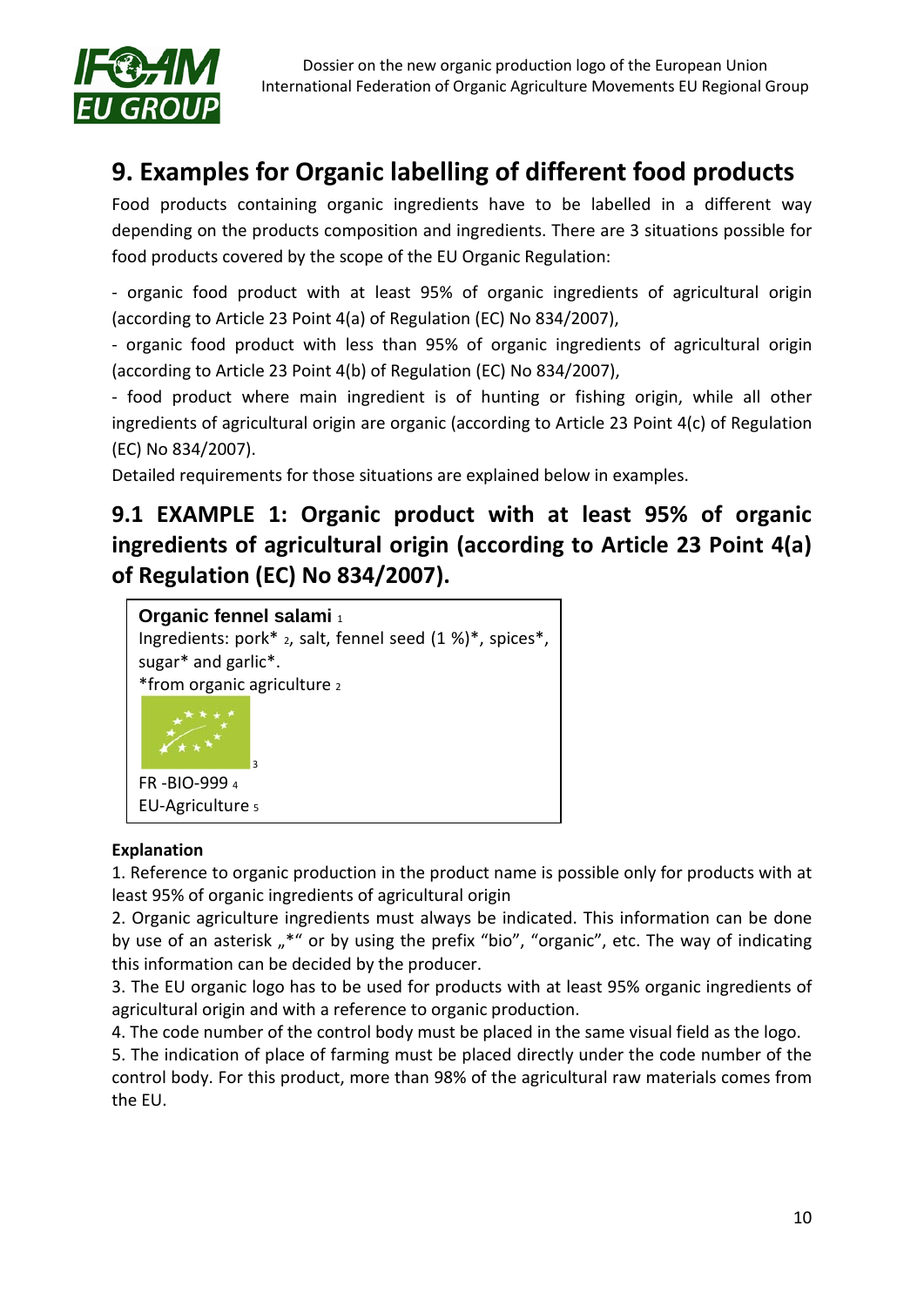

## <span id="page-10-0"></span>**9.2 EXAMPLE 2: Organic product with less than 95% of organic ingredients of agricultural origin (according to Article 23 Point 4(b) of Regulation (EC) No 834/2007).**

#### **Oat cake** 1

Ingredients: organic<sub>2</sub> oat flakes, vegetable fat, organic<sub>2</sub> wheat flour, milk powder, cornstarch, malt extract, sea salt, baking agent (Sodium hydrogen carbonate) and spices.

 $*$ 29 % of the agricultural ingredients derive from organic agriculture  $3$ PL-EKO-999 4

#### **Explanation**

1. Reference to organic production in the product name is not allowed for products with less than 95% of organic ingredients of agricultural origin.

2. Organic agriculture ingredients must always be indicated. This information can be done by use of an asterisk "\*"or by using the prefix "bio", "organic", etc. The way of indicating this information can be decided by the producer.

3. The percentage of organic ingredients of agricultural origin must be declared.

4. The code number of the control body must be presented in an easily visible place.

#### **Note that the EU organic logo is not allowed.**

**Note that labelling of origin is not required, as it is only mandatory where the EU organic logo is used.**

## <span id="page-10-1"></span>**9.3 EXAMPLE 3: Product where main ingredient is of hunting or fishing origin, while all other ingredients of agricultural origin are organic (according to Article 23 Point 4(c) of Regulation (EC) No 834/2007).**

**Cured wild salmon wrapped in organic dill** <sup>1</sup>

Ingredients: Wild salmon 2, vegetable oil\* 3, dill\*, salt and smoke.

\*15% of the agricultural ingredients derive from organic agriculture 4

DE-ÖKO-999 5

#### **Explanation**

1. Reference to organic production is possible in the same visual field as the sales description and may only relate to organic ingredient in case of products where the main ingredient is a product of fishing or hunting.

2. Main ingredient is a product of fishing or hunting origin and is regarded as an ingredient of agricultural origin.

3. Organic agriculture ingredients must always be indicated. This information can be done by use of an asterisk "\*"or by using the prefix "bio", "organic", etc. The way of indicating this information can be decided by the producer.

4. The percentage of organic ingredients of agricultural origin must be declared.

5. The code number of the control body must be presented in a easily visible place.

#### **Note that the EU organic logo is not allowed.**

**Note the origin labelling is not required, as it is only mandatory in cases where the logo is used.**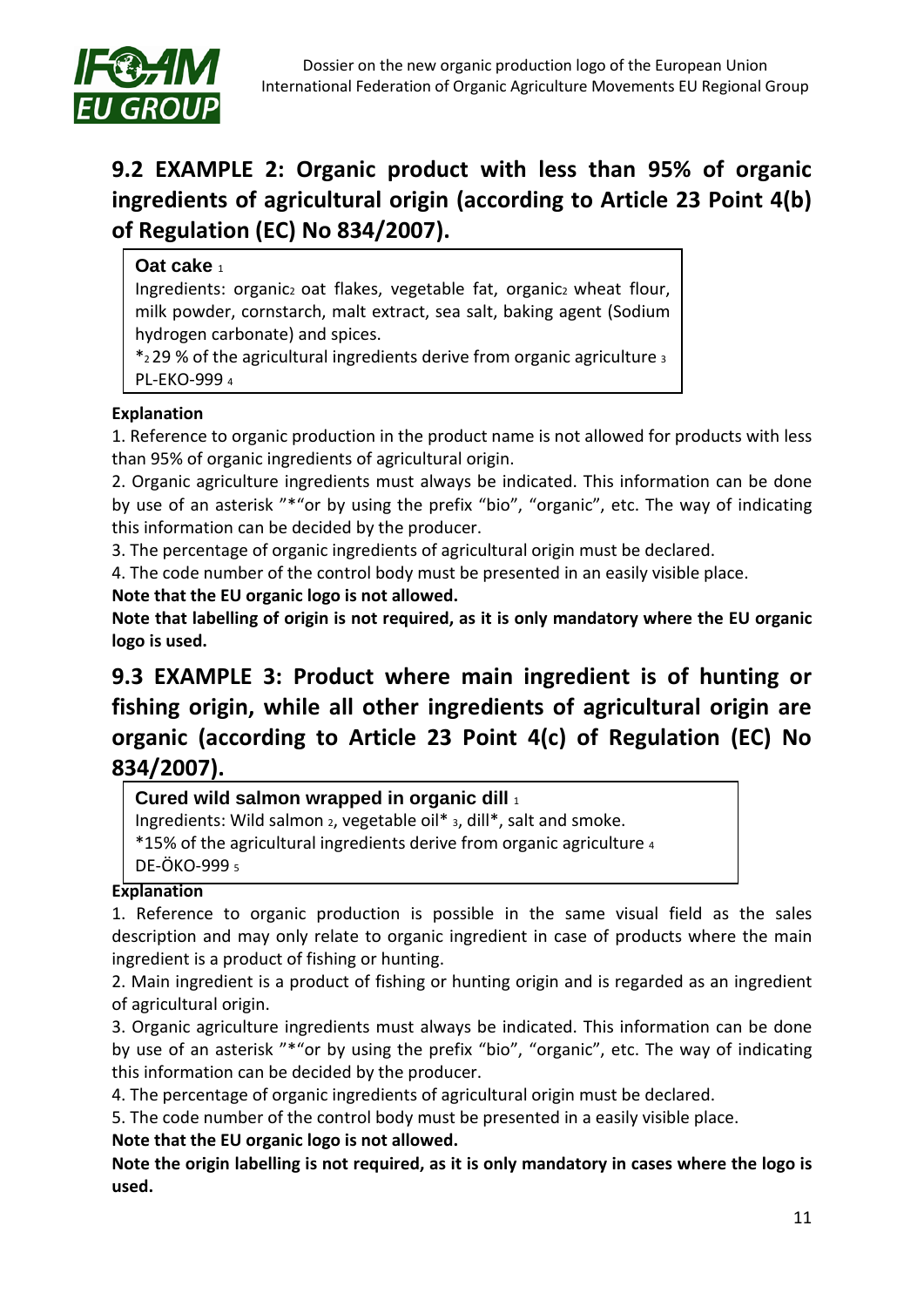

## <span id="page-11-0"></span>**10. Regulation extracts**

Below texts of the EU regulations and directive referred to in this document are listed. This text is only presented for information; for legal purposes please refer to the texts published in the Official Journal of the European Union.

### **Council Regulation (EC) No 834/2007**

### *Article 2 Definitions (parts)*

*(d) 'operator' means the natural or legal persons responsible for ensuring that the requirements of this Regulation are met within the organic business under their control;*

*(i) 'preparation' means the operations of preserving and/or processing of organic products, including slaughter and cutting for livestock products, and also packaging, labelling and/or alterations made to the labelling concerning the organic production method;*

*(k) 'labelling' means any terms, words, particulars, trade marks, brand name, pictorial matter or symbol relating to and placed on any packaging, document, notice, label, board, ring or collar accompanying or referring to a product;*

*(l) the definition of 'pre-packaged foodstuff' is that given in Article 1(3)(b) of Directive 2000/13/EC of the European Parliament and of the Council of 20 March 2000 on the approximation of the laws of the Member States relating to the labelling, presentation and advertising of foodstuffs (2);* {See text of the Article 1(3)(b) of Directive 2000/13/EC of below}

*(m) 'advertising' means any representation to the public, by any means other than a label, that is intended or is likely to influence and shape attitude, beliefs and behaviours in order to promote directly or indirectly the sale of organic products;*

*(aa) 'mass catering operations' means the preparation of organic products in restaurants, hospitals, canteens and other similar food business at the point of sale or delivery to the final consumer.*

### *Article 23 Use of terms referring to organic production*

*1. For the purposes of this Regulation a product shall be regarded as bearing terms referring to the organic production method where, in the labelling, advertising material or commercial documents, such a product, its ingredients or feed materials are described in terms suggesting to the purchaser that the product, its ingredients or feed materials have been obtained in accordance with the rules laid down in this Regulation. In particular, the terms listed in the Annex, their derivatives or diminutives, such as 'bio' and 'eco', alone or combined, may be used throughout the Community and in any Community language for the labelling and advertising of products which satisfy the requirements set out under or pursuant to this Regulation.*

*In the labelling and advertising of live or unprocessed agricultural products terms referring to the organic production method may be used only where, in addition, all the ingredients of that product have also been produced in accordance with the requirements laid down in this Regulation.* 

*2. The terms referred to in paragraph 1 shall not be used anywhere in the Community and in any Community language for the labelling, advertising and commercial documents of a product which does not satisfy the requirements set out under this Regulation, unless they*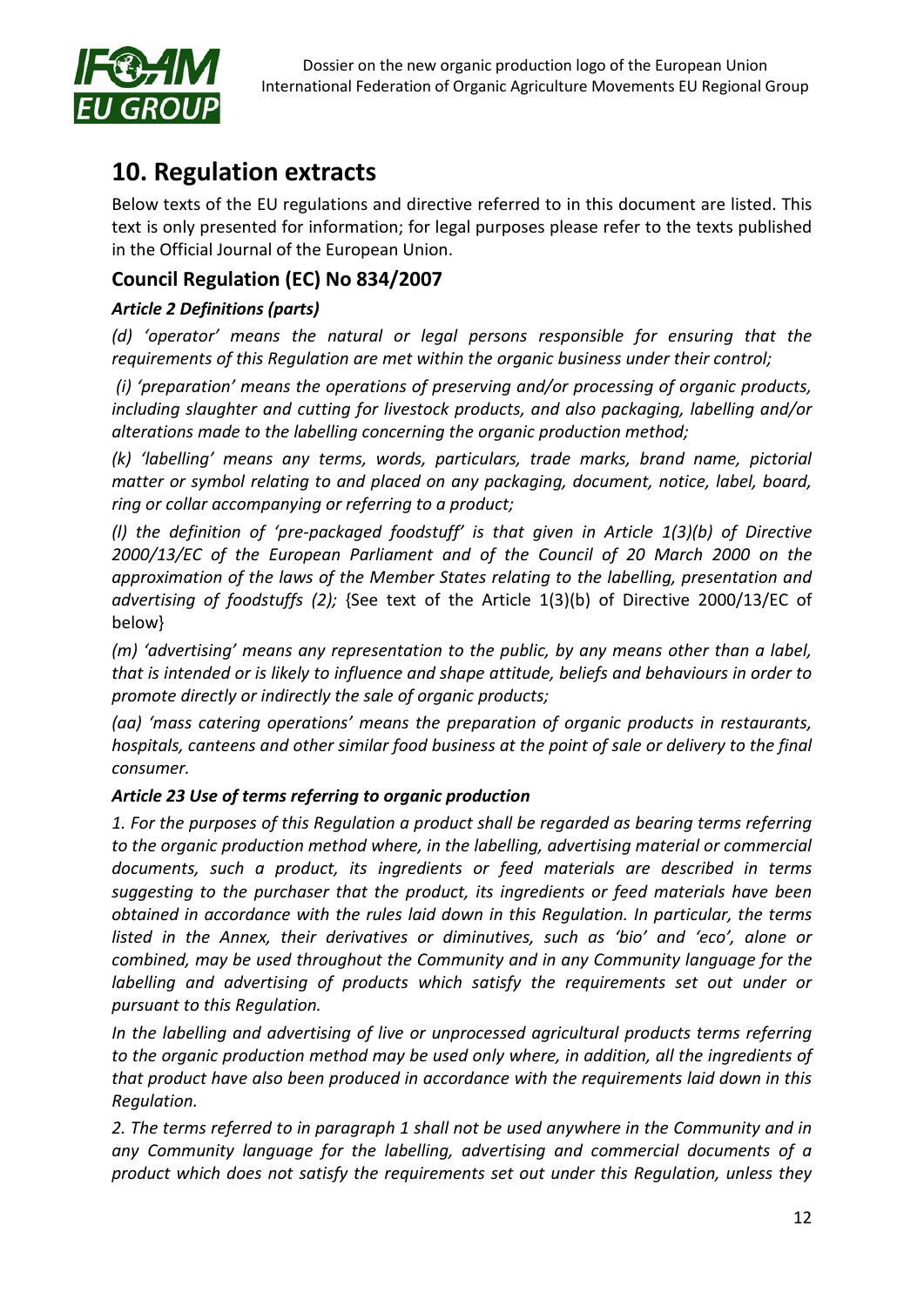

*are not applied to agricultural products in food or feed or clearly have no connection with organic production.* 

*Furthermore, any terms, including terms used in trademarks, or practices used in labelling or advertising liable to mislead the consumer or user by suggesting that a product or its ingredients satisfy the requirements set out under this Regulation shall not be used.*

*3. The terms referred to in paragraph 1 shall not be used for a product for which it has to be*  indicated in the labelling or advertising that it contains GMOs, consists of GMOs or is *produced from GMOs according to Community provisions.*

*4. As regards processed food, the terms referred to in paragraph 1 may be used:*

*(a) in the sales description, provided that:*

*(i) the processed food complies with Article 19;*

*(ii) at least 95 % by weight, of its ingredients of agricultural origin are organic;*

*(b) only in the list of ingredients, provided that the food complies with Article 19(1), 19(2)(a), 19(2)(b) and 19(2)(d);*

*(c) in the list of ingredients and in the same visual field as the sales description, provided that:*

*(i) the main ingredient is a product of hunting or fishing;*

*(ii) it contains other ingredients of agricultural origin that are all organic;*

*(iii) the food complies with Article 19(1), 19(2)(a), 19(2)(b) and 19(2)(d).*

*The list of ingredients shall indicate which ingredients are organic.*

*In the case where points (b) and (c) of this paragraph apply, the references to the organic production method may only appear in relation to the organic ingredients and the list of ingredients shall include an indication of the total percentage of organic ingredients in proportion to the total quantity of ingredients of agricultural origin.*

*The terms and the indication of percentage referred to in the previous subparagraph shall appear in the same colour, identical size and style of lettering as the other indications in the list of ingredients.*

*5. Member States shall take the measures necessary to ensure compliance with this Article.*

*6. The Commission may in accordance with the procedure referred to in Article 37(2) adapt the list of terms set out in the Annex.*

#### *Article 24 Compulsory indications*

*1. Where terms as referred to in Article 23(1) are used:*

*(a) the code number referred to in Article 27(10) of the control authority or control body to which the operator who has carried out the most recent production or preparation operation is subject, shall also appear in the labelling;*

*(b) the Community logo referred to in Article 25(1) as regards prepackaged food shall also appear on the packaging;*

*(c) where the Community logo is used, an indication of the place where the agricultural raw materials of which the product is composed have been farmed, shall also appear in the same visual field as the logo and shall take one of the following forms, as appropriate:*

*— 'EU Agriculture', where the agricultural raw material has been farmed in the EU,*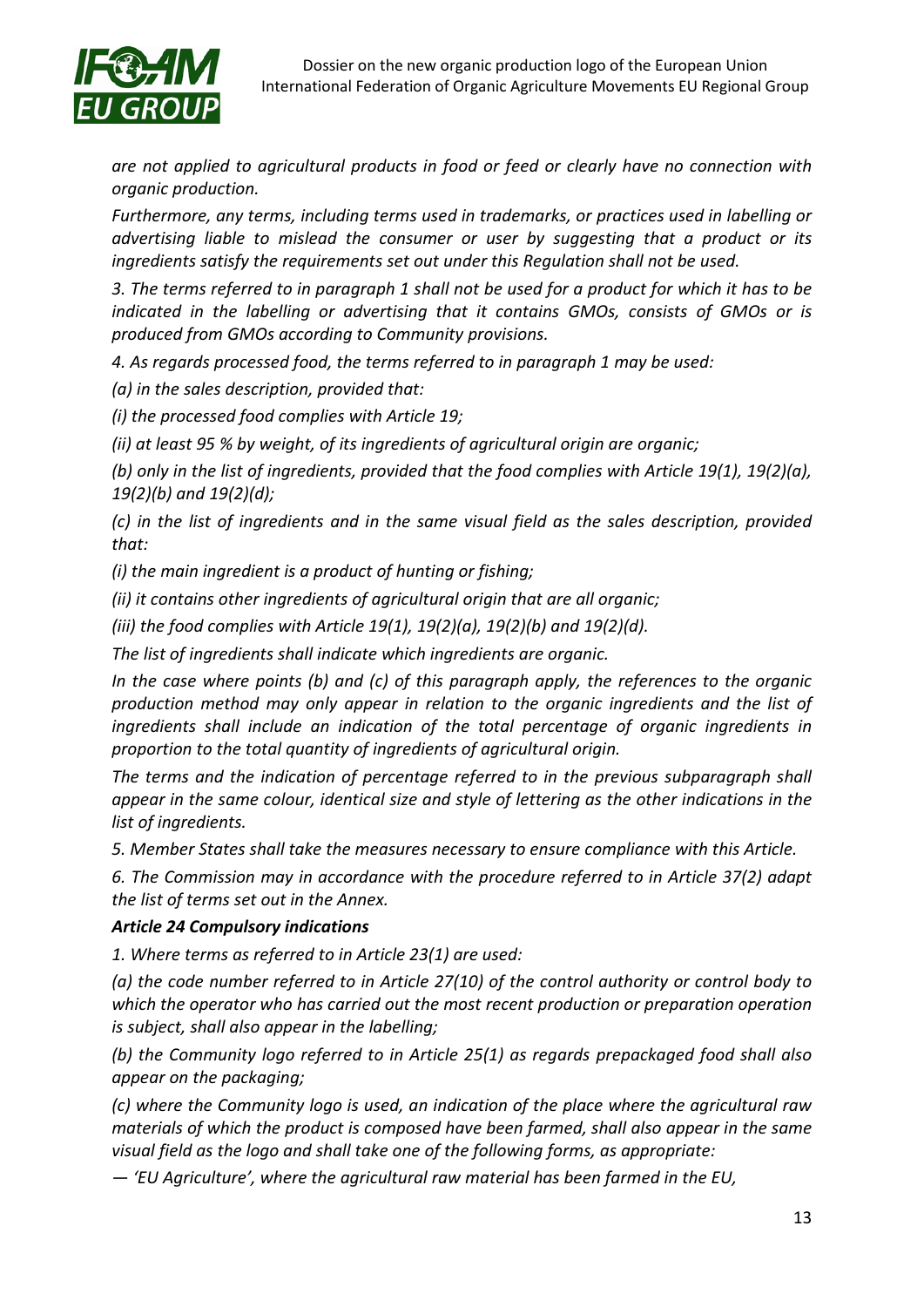

*— 'non-EU Agriculture', where the agricultural raw material has been farmed in third countries,*

*— 'EU/non-EU Agriculture', where part of the agricultural raw materials has been farmed in the Community and a part of it has been farmed in a third country.*

*The above mentioned indication 'EU' or 'non-EU' may be replaced or supplemented by a country in the case where all agricultural raw materials of which the product is composed have been farmed in that country.*

*For the above mentioned 'EU' or 'non-EU' indication, small quantities by weight of ingredients may be disregarded provided that the total quantity of the disregarded ingredients does not exceed 2 % of the total quantity by weight of raw materials of agricultural origin.*

*The abovementioned 'EU' or 'non-EU' indication shall not appear in a colour, size and style of lettering more prominent than the sales description of the product.*

*The use of the Community logo as referred to in Article 25(1) and the indication referred to in the first subparagraph shall be optional for products imported from third countries. However, where the Community logo as referred to in Article 25(1) appears in the labelling, the indication referred to in the first subparagraph shall also appear in the labelling.*

*2. The indications referred to in paragraph 1 shall be marked in a conspicuous place in such a way as to be easily visible, clearly legible and indelible.*

*3. The Commission shall, in accordance with the procedure referred to in Article 37(2), lay down specific criteria as regards the presentation, composition and size of the indications referred to in paragraph 1(a) and (c).*

#### *Article 25 Organic production logos*

*1. The Community organic production logo may be used in the labelling, presentation and advertising of products which satisfy the requirements set out under this Regulation.*

*The Community logo shall not be used in the case of in-conversion products and food as referred to in Article 23(4)(b) and (c).*

*2. National and private logos may be used in the labelling, presentation and advertising of products which satisfy the requirements set out under this Regulation.*

*3. The Commission shall, in accordance with the procedure referred to in Article 37(2), lay down specific criteria as regards presentation, composition, size and design of the Community logo.*

### *Directive 2000/13/EC*

#### *Article 1 (part)*

*(3)(b) 'pre-packaged foodstuff' shall mean any single item for presentation as such to the ultimate consumer and to mass caterers, consisting of a foodstuff and the packaging into which it was put before being offered for sale, whether such packaging encloses the foodstuff completely or only partially, but in any case in such a way that the contents cannot be altered without opening or changing the packaging.*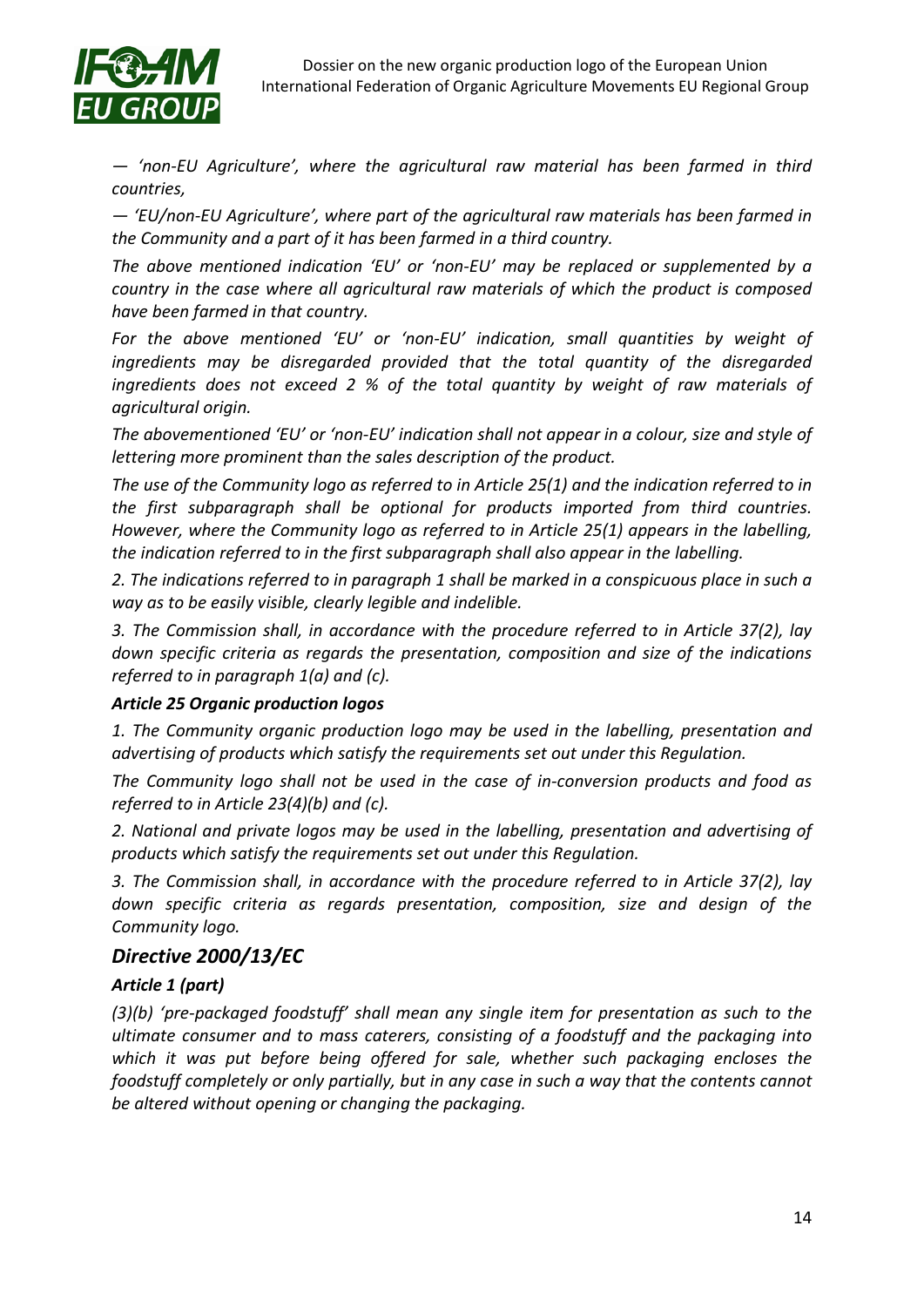

### *Commission Regulation (EC) No 889/2008*

#### *Article 31 Packaging and transport of products to other operators or units*

*1. Operators shall ensure that organic products are transported to other units, including wholesalers and retailers, only in appropriate packaging, containers or vehicles closed in such a manner that substitution of the content cannot be achieved without manipulation or damage of the seal and provided with a label stating, without prejudice to any other indications required by law:*

*(a) the name and address of the operator and, where different, of the owner or seller of the product;*

*(b) the name of the product or a description of the compound feedingstuff companied by a reference to the organic production method;*

*(c) the name and/or the code number of the control body or authority to which the operator is subject; and*

*(d) where relevant, the lot identification mark according to a marking system either approved at national level or agreed with the control body or authority and which permits to link the lot with the accounts referred to in Article 66.*

*The information referred to in points (a) to (d) of the first subparagraph may also be presented on an accompanying document, if such a document can be undeniably linked with the packaging, container or vehicular transport of the product.*

*This accompanying document shall include information on the supplier and/or the transporter.*

*2. The closing of packaging, containers or vehicles shall not be required where:*

*(a) transportation is direct between an operator and another operator who are both subject to the organic control system, and*

*(b) the products are accompanied by a document giving the information required under paragraph 1, and*

*(c) both the expediting and the receiving operators shall keep documentary records of such transport operations available for the control body or control authority of such transport operations.*

#### *Article 57 Organic logo of the EU*

*In accordance with Article 25(3) of Regulation (EC) No 834/2007, the organic production logo of the European Union (hereinafter "Organic logo of the EU") shall follow the model set out in Part A of Annex XI to this Regulation.*

*For the purpose of labelling, the organic logo of the EU shall only be used if the product concerned is produced in accordance with the requirements of Regulation (EC) No 834/2007, of Commission Regulation (EC) No 1235/2008 and of this Regulation, by operators who comply with the requirements of the control system referred to in Articles 27, 28, 29, 32 and 33 of Regulation (EC) No 834/2007.*

### *Article 58 Conditions for the use of the code number and place of origin*

*1. The indication of the code number of the control authority or control body referred*

*(a) start with the acronym identifying the Member State or the third country, as referred to in the international standard for the two letter country codes under ISO 3166 (Codes for the*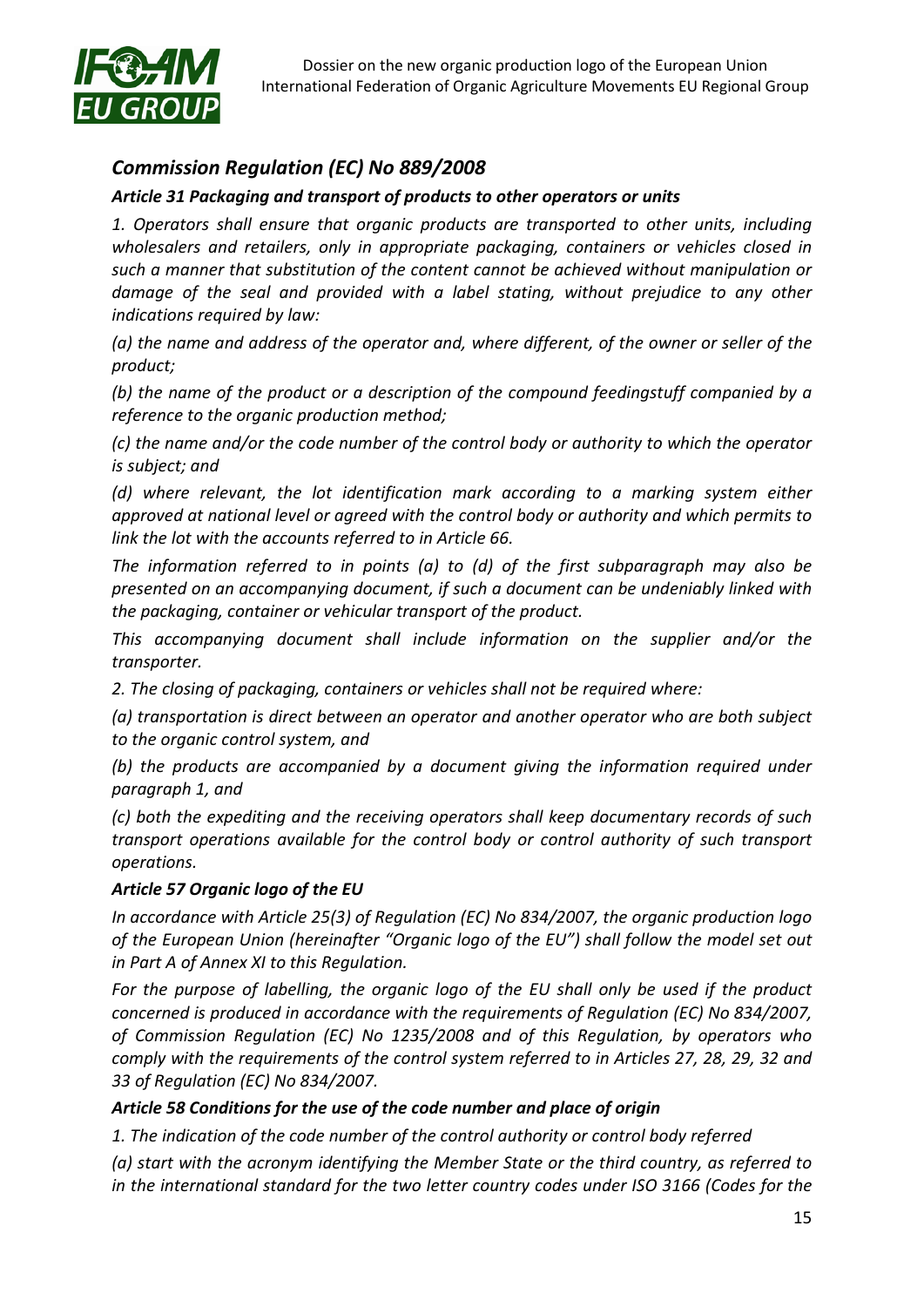

*representation of names of countries and their subdivisions); (points (b) – (d) introduced by Regulation (EU) No 271/2010 and applied as of 1st of July 2010):* 

*(b) include a term which establishes a link with the organic production method, as referred to in Article 23(1) of Regulation (EC) No 834/2007 in accordance with Part B(2) of Annex XI to this Regulation;*

*(c) include a reference number to be decided by the Commission or by the competent authority of the Member States in accordance with Part B(3) of Annex XI to this Regulation; and*

*(d) be placed in the same visual field as the Organic logo of the EU, where the Organic logo of the EU is used in the labelling.*

*2. The indication of the place where the agricultural raw materials of which the products is composed have been farmed, as referred to in Article 24(1)(c) of Regulation (EC) 834/2007, shall be placed immediately below the code number referred to in paragraph 1.*

#### *Article 59 Scope, use of trade marks and sales descriptions (in case of feed)*

*This Chapter shall not apply to pet food and feed for fur animals.* 

*The trade marks and sales descriptions bearing an indication referred to in Article 23(1) of Regulation (EC) No 834/2007 may be used only if all ingredients of plant or animal origin are from the organic production method and at least 95 % of the product's dry matter is comprised of such ingredients.* 

#### *Article 60 Indications on processed feed*

*1. The terms referred to in Article 23(1) of Regulation (EC) No 834/2007 and the Organic logo of the EU may be used on processed feed provided that all the following requirements are complied with:*

*(a) the processed feed complies with the provisions of Regulation (EC) No 834/2007 and in particular with Article 14 (1) (d) (iv) and (v) for livestock or with Article 15(1)(d) for aquaculture animals and Article 18 thereof;* 

*(b) the processed feed complies with the provisions of this Regulation and in particular with Articles 22 and 26 thereof;* 

*(c) all ingredients of plant or animal origin contained in the processed feed are from the organic production method;* 

*(d) at least 95 % of the product's dry matter is comprised of organic agricultural products.* 

*2. Subject to the requirements laid down in points (a) and (b) of paragraph 1, the following statement is permitted in the case of products comprising variable quantities of feed materials from the organic production method and/or feed materials from products in conversion to organic farming and/or products as referred to in Article 22 of this Regulation:* 

*"may be used in organic production in accordance with Regulations (EC) No 834/2007 and (EC) No 889/2008".*

#### *Article 95 Transitional measures (parts)*

*8. For a transitional period expiring on the 1 July 2010, the operators may continue to use in the labelling the provisions as laid down in Regulation (EEC) No 2092/91 for:*

*(i) the system for calculation the percentage of organic ingredients of food;*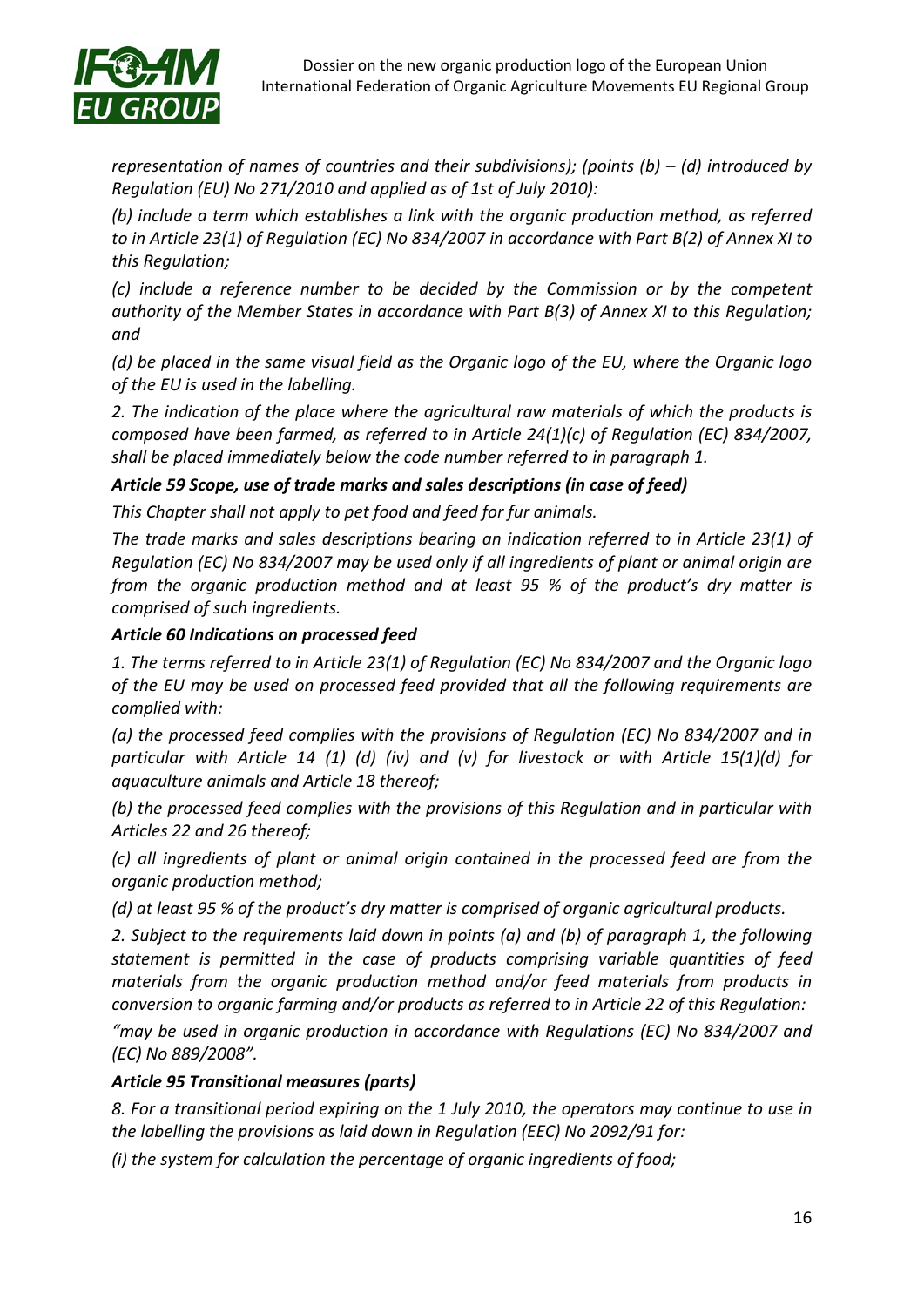

*(ii) the code number and/or the name of the control body or control authority. 9. Stocks of products produced, packaged and labeled before 1 July 2010 in accordance with either Regulation (EEC) No 2092/91 or Regulation (EC) No 834/2007 may continue to be brought on the market bearing terms referring to organic production until stocks are exhausted.*

*10. Packaging material in accordance with either Regulation (EEC) No 2092/91 or Regulation (EC) No 834/2007 may continue to be used for products placed on the market bearing terms referring to organic production until 1 July 2012, where the product otherwise complies with the requirements of Regulation (EC) No 834/2007.* 

*10a. As regards products of the wine sector, the transitional period referred to in paragraph 8 shall expire on 31 July 2012.*

*Stocks of wines produced until 31 July 2012 in accordance with either Regulation (EEC) No 2092/91 or Regulation (EC) No 834/2007 may continue to be brought on the market until stocks are exhausted, and subject to the following labelling requirements:* 

*(a) the Community organic production logo as referred to in Article 25(1) of Regulation (EC) No 834/2007, called from 1 July 2010 the "Organic logo of the EU" may be used provided that the wine-making process complies with Chapter 3a of Title II of this Regulation;* 

*(b) operators using "Organic logo of the EU" shall keep recorded evidence, for a period of at least five years after they placed on the market that wine obtained from organic grapes, including of the corresponding quantities of wine in litres, per wine category and*

*(c) where the evidence referred to in point (b) of this paragraph is not available, such wine may be labelled as "wine made from organic grapes", provided that it complies with the requirements of this Regulation except those provided for in Chapter 3a of Title II thereof;* 

*(d) wine labelled as "wine made from organic grapes" cannot bear the "Organic logo of the EU".*

*11. The competent authority may authorise for a period expiring on 1 July 2013, those aquaculture animal and seaweed production units which are established and produce under nationally accepted organic rules before entry into force of this Regulation, to keep their organic status while adapting to the rules of this Regulation, provided there is no undue pollution of the waters with substances not allowed in organic production. Operators benefiting from this measure shall notify the facilities, fishponds, cages or seaweed lots which are concerned to the competent authority'.*

*Annex XI. A. Organic logo of the EU, referred to in Article 57 (introduced by Regulation (EU) No 271/2010 and applied as of 1 of July 2010):*

*1. The Organic logo of the EU shall comply with the model below:*



*2. The reference colour in Pantone is Green Pantone No 376 and Green (50 % Cyan + 100 % Yellow), when a four- colour process is used.*